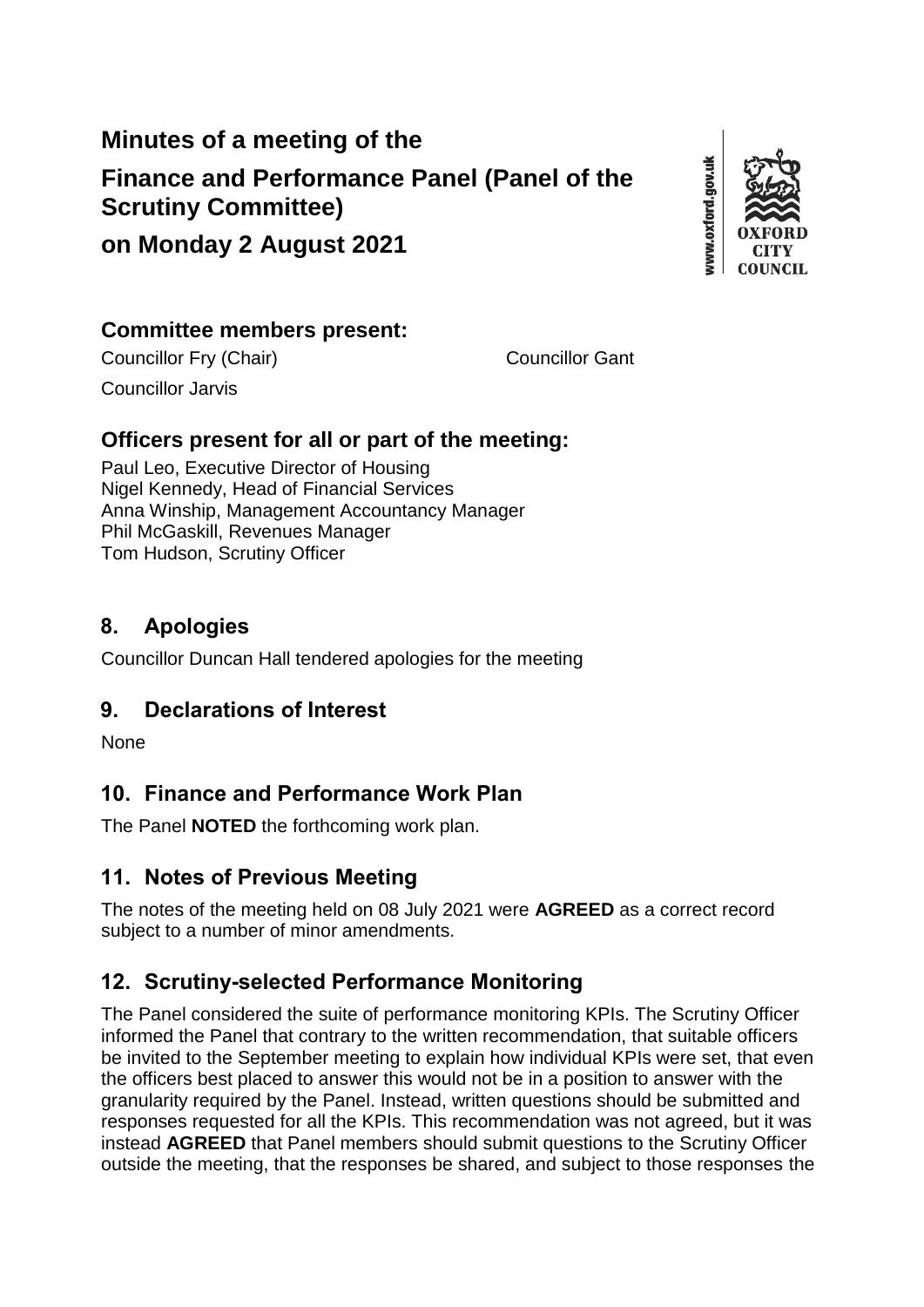Panel should agree outside the meeting any officers they wishes to invite to the next meeting.

#### **13. Social Value in Procurement**

Annette Osborne, Procurement Manager, presented an update report on the Council's activities relating to social value in procurement, including possible changes from central government.

Scrutiny had previously recommended that an event with neighbouring councils, the private sector and providers of support infrastructure to take place. This meeting had not taken place. Primarily the cause was Covid, but in addition there are a lot of national events which are hosted, making a local event less necessary.

Scrutiny's second previous recommendation was that the Council benchmark itself against other similar councils. This had been undertaken, although owing to differences in record keeping by councils from whom data had been sought, only four or the eleven chosen as suitable comparators were usable as such: Croydon, Stoke, Southampton and Birmingham. Oxford outperformed or equalled those comparators, with 62.5% being spent locally, well above central government's target of 33%.

Although the Procurement Manager had only been technically in post since December 2020, a lot had been achieved to develop social value through the Council's procurement. The constitution had been amended, making it easier for the voluntary sector and cooperatives to deliver goods and services. A 'one quote' mechanism for work up to £10,000 had been implemented, and organisations which had tended not to engage with the procurement portal – SMEs and the voluntary sector – had been given greater opportunity to bid for work outside it. Within the Council's procurement templates the weighting of social value issues had been increased from 5% to 10%. The treatment of the Living Wage had been extended to include the national Living Wage, thereby helping companies who did not employ people within Oxford. Council staff had been appraising the usefulness of the national social value calculator of Themes, Outcomes and Measures (TOMs) and multiple meetings had been held locally with other councils to explore finessing it to create a locally-focused OxTOMs calculator instead. It was suggested to the Panel that rather than putting effort into Scrutiny's previous recommendation of an event, a better suggestion would be to work with other local institutions – the universities and hospital trusts, for example – to standardise social value approaches. This would have the benefit of giving greater clarity to local businesses.

The Panel was updated on the government's proposals about Transforming Public Procurement. The proposals included much which was worthwhile, but making the necessary changes to implement them would be resource-intensive. Simplification of regulations would be of benefit for all, but there were fears that moving focus from identifying the most economically advantageous tender to the most advantageous tender could lead to gold plating. Being able to check whether suppliers of the Council were paying their subcontractors in a timely manner would be very welcome.

The Panel was also presented with a digest of the likely impacts of the government's Procurement Policy Statement. It was unclear for the Council when it would need to implement the new rules in the Statement, the lack of certainty arising from whether spending through OCHL and ODS should be included. The Council was well placed to meet the requirements about considering new businesses and skills, and market health and capability assessments, and would be able to report its pipeline. These would nevertheless slow the speed of procurement. However, the rules could put pressure on the Council to improve its reporting, and greater resource (and training particularly) would have to be devoted across the Council to contract management.

In response the Panel recognised the challenge that the uncertainty emanating from central government caused officers.

Discussion was held over the role of procurement in establishing and maturing new supply chains and skills for products and services which would be needed in the future. There was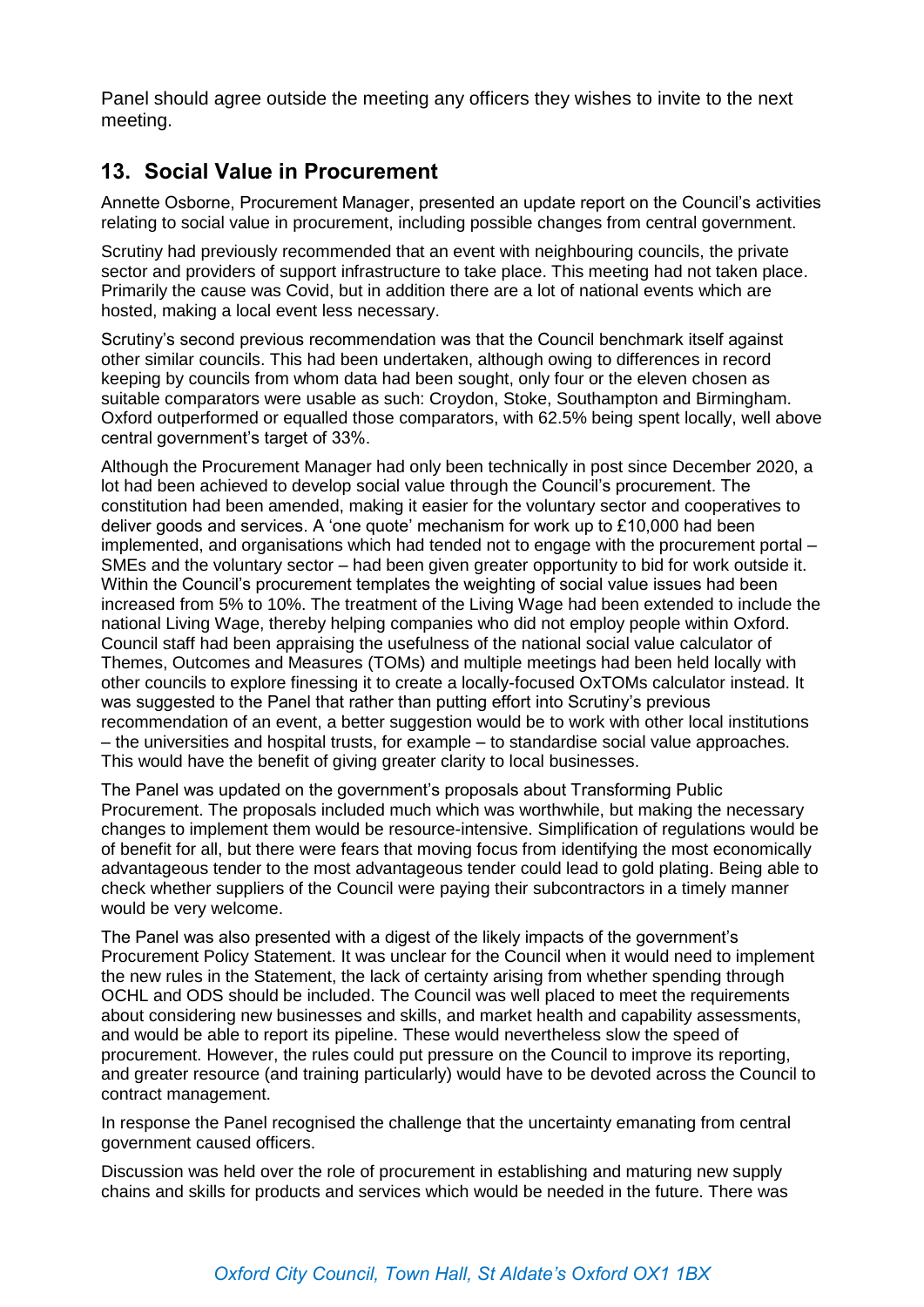indeed a role for procurement, and indeed the team had been doing so in regards to passivhaus and low-carbon housing recently, but it did require notice to communicate with the different stakeholders.

The Panel explored the tension between public accountability for spending and the need for commercial sensitivity. Oversight of the value for money of procurement spending was located on multiple levels. Depending on the value these could include pre-tender review groups, recommendation to award reports containing the details of the tender, performance management of the contracts, Greater value contracts would attract more direct oversight by elected members, whether individually or through Cabinet.

More information was sought about the mechanics by which the Council balanced desirable characteristics and undesirable characteristics in a bidder, for example a large business which paid its staff fairly vs an SME which did not. The balance of outcomes against key criteria were determined through the weightings in the tender document, not all of which resided within the social value section. When purchasing through national frameworks the Council had to follow the weightings of the framework and could not alter them to fit its own priorities.

The definition of 'local' was recognised to be of importance and discussed. Local firms were classified as such if they had an OX postcode, a corollary of which was that larger companies could be considered local if they had a local subsidiary.

The Panel **AGREED** to make the following recommendations to Council on the basis of the report and discussions;

- 1) That the Council works with other local authorities and institutions to develop a shared OxTOMs framework and approach to social value in procurement
- 2) That the Council requests from its internal auditor data to allow it to benchmark the social value generated through its procurement against a wider pool of comparators

#### **14. Confidential Session**

The Panel **AGREED** in accordance with the provisions of Paragraph 4(2)(b) of the Local Authorities (Executive Arrangements) (Access to Information) (England) Regulations 2012 to exclude the press and members of the public during discussion of this item on the grounds that it might involve disclosure of exempt information as described in the relevant paragraphs of Schedule 12A of the Local Government Act 1972.

#### **15. Aareon QL Implementation Update**

Paul Leo, Interim Executive Director of Housing, provided an update on the implementation of the Aareon QL system to the Panel.

The Panel **AGREED** to make the following recommendations to Cabinet:

- 1) That the Council, in a future lessons learnt exercise, should seek to include within its audit of the cost the indirect costs arising from the implementation of the QL system
- 2) That the Council recognises the exemplary commitment of staff across multiple functions in managing and mitigating the challenges posed by the implementation and finds suitable means of recompense.

NB There are confidential minutes relating to this item.

#### **16. Dates of next meeting**